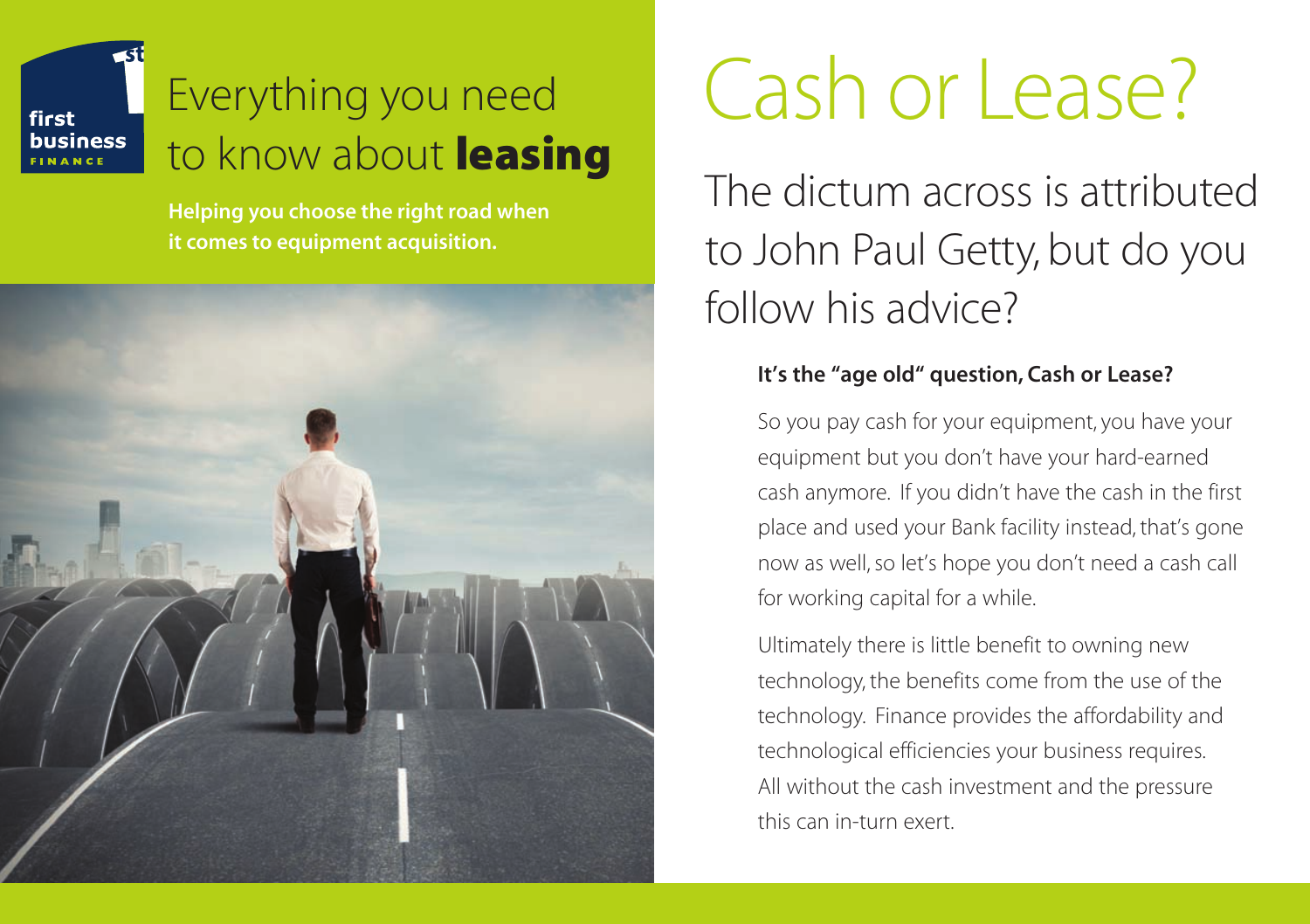## **Top Ten** reasons why companies lease

There are many reasons why companies lease equipment. Equipment leasing provides flexibility and protection against technological obsolescence. Leasing allows a company to better match cash outflow with revenue production through the use of equipment. Leasing conserves valuable working capital and bank lines.

#### **1 Purchasing Power**

Equipment lease financing allows the lessee to acquire more and/or higher-end equipment.

#### **2 Lease to Conserve Capital**

They lease because they can make more money from what they buy than what it costs them, finance costs included. And they lease so they can pay while they use it instead of before.

#### **3 Asset Management**

A lease provides the use of equipment for specific periods of time at fixed payments.

#### **4 Service Additions**

Many lessees choose to structure their leases to include installation, maintenance and other services, if needed.

#### **5 Upgraded Technology**

Leasing provides companies with the ability to keep pace with technology. The lessee can upgrade or add equipment to meet ever-changing needs.

#### **6 100 Percent Financing**

With equipment leasing there is rarely a deposit required. The term of the lease can be matched with the useful life of the equipment.

### **7 Tax Treatment \***

Leasing offers the option of deducting 100 percent of the lease payment as a business expense.

#### **8 Specialized Assistance**

Lessors are specialists in equipment leasing & financing, and understand capital equipment markets.

#### **9 Flexibility**

There are a variety of leasing products available, allowing the lessee to customize a program to address needs and requirements - cash flow, budget, transaction structure, cyclical fluctuations, etc.

#### **10 Proven Equipment Financing Option**

There is a reason why every single FTSE 100 company and all of the major accountancy firms lease. It makes sound financial sense.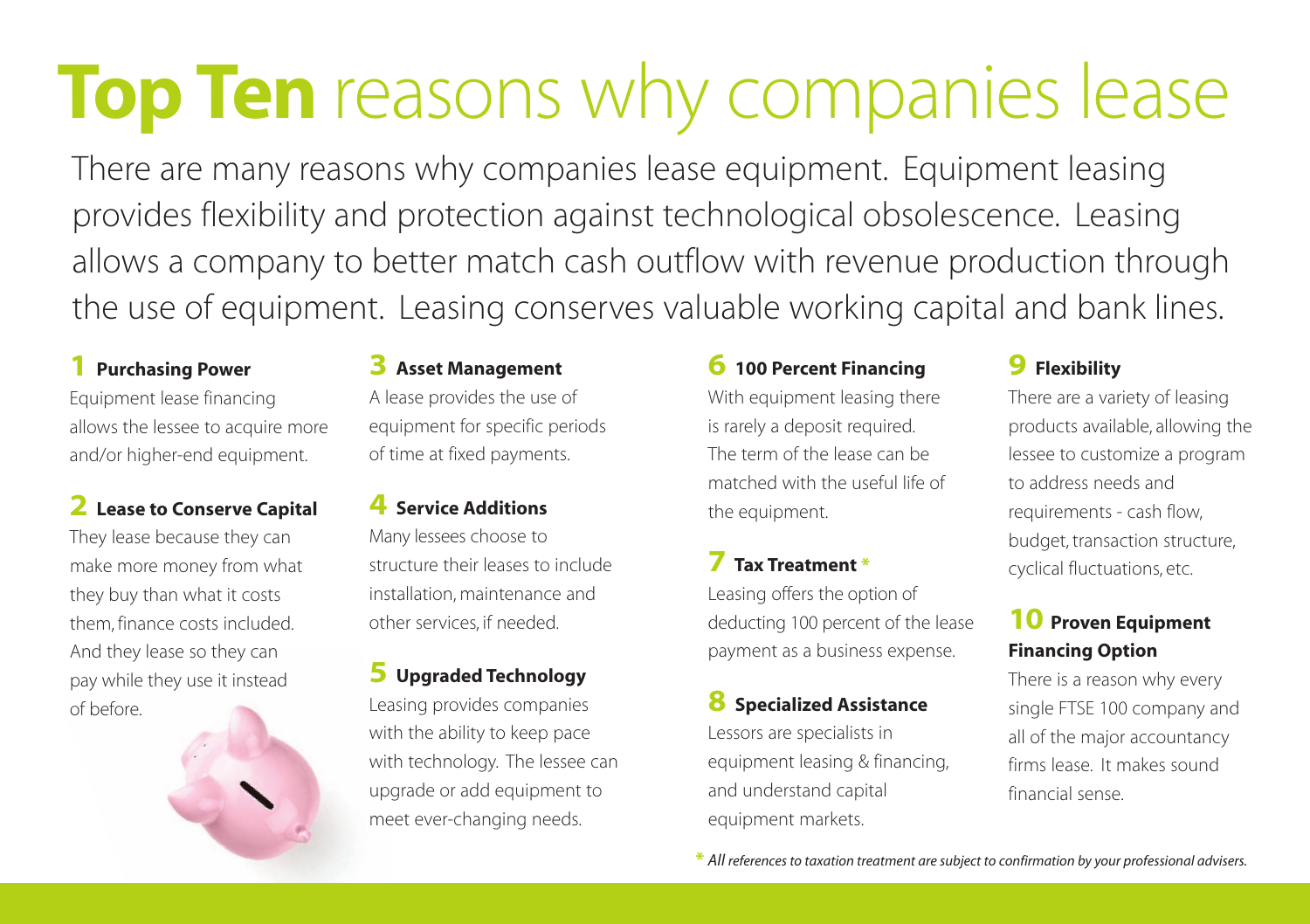## Questions **&** Answers

#### **T H E A G R E E M E N T**

#### **Q: What exactly is a lease agreement?**

**A:** It is a contract between you and the finance company for the use of equipment that you have chosen through a supplier. The supplier provides you with the equipment, the finance company pay the supplier's invoice and you pay the finance company fixed regular monthly repayments over an agreed period.

#### **Q: How long should the leasing period be?**

A: The leasing period should be no longer than the expected useful life of the equipment. The lease period is mainly determined by the type of asset you are leasing. We have the ability to provide you with a tailored finance solution to meet your needs and return on investment.

#### **Q: How frequently do you require payments?**

A: We have the ability to offer various payment profiles to match your needs. Monthly or quarterly payments are typical but even annual payments can be offered in certain cases.

#### **Q: Are the payments fixed for the period of the agreement?**

**A:** Yes - The repayments are not affected by fluctuations in interest rates. VAT will be charged at the rate applicable at the time repayments are due. If there are any changes in taxation or writing down allowances during the period of the agreement, the finance company may vary the remaining repayments to leave them in the same financial position they had assumed at the beginning.

#### **Q: Can I end the agreement before the end of the leasing period?**

**A:** Yes – In most cases you will need to give us three months notice and pay all the remaining rentals less an early settlement discount. A written quotation can be provided on request. Calculations are in accordance with industry guidelines.

#### **THE EOUIPMENT**

#### **Q: Who is responsible for insuring the equipment?**

A: As soon as you take delivery of the equipment you are obliged to insure it against loss or damage. You are also liable for third party risks, including loss, damage or injury to persons or property. The finance company may ask you for proof of equipment insurance and if you do not have any, arrange it on your behalf.

#### **Q: What happens if the equipment is stolen or damaged?**

**A:** If the equipment is stolen or damaged you should deal with this through your insurers in the usual way. You must tell us as soon as possible if any loss or damage has occurred. If you make an insurance claim that results in the equipment being replaced, then this new equipment will belong to the Finance Company. You will need to provide us with the new serial number/s.

#### **Q: What about maintenance of the equipment?**

**A:** You are required under the terms of the agreement to make sure that the equipment is taken proper care of and used in accordance with the manufacturer's instructions.

#### **T H E O B J E C T I O N S**

**It is our company policy to buy** Do you make a profit? Are you aware of the valuable tax allowances to reduce tax?**\*** Why tie up cash in depreciating

assets?

#### **We are a cash rich company**

Use your capital for growth, create revenue and let the savings from the equipment service the lease.

#### **Rates are too expensive**

Rates are very competitive at present and with everything considered leasing works out to be the most cost effective and viable method of financing technology.

#### **I like to pay for things up front**

Do you pay your staff salaries or your business rent, 3 or 5 years in advance?

#### **We have a facility at the bank**

Leasing allows for the bank facility to stay intact, for future growth or possibly those unforeseen circumstances.